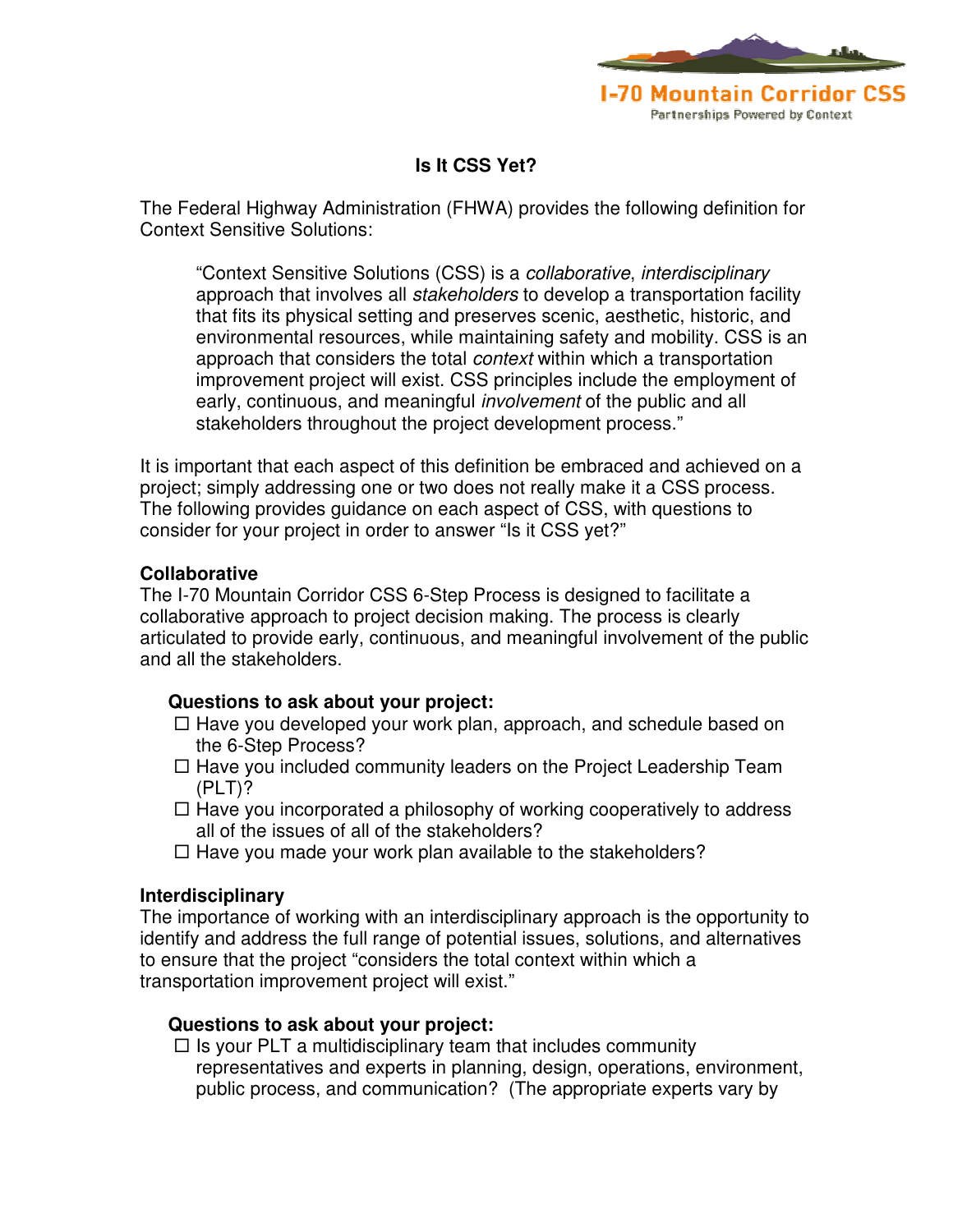project. For example, for a traffic incident management plan, include fire/rescue, law enforcement, towing and recovery, and emergency management. For an environmental study, include community activists, local agency representatives, biologists, wildlife experts, geologists, hydrologists, and others.)

- $\Box$  Is your Project Staff a multidisciplinary team that includes community experts, as well as experts in planning, design, public process, and communication? (Consider other disciplines as outlined above for the PLT.)
- $\Box$  If you are using a Technical Team, is it also multidisciplinary and does it include all technical perspectives?
- $\Box$  Have you included a wide range of disciplines and interest groups in your stakeholder involvement process?
- $\Box$  Do you consider issues, challenges, and opportunities from all disciplines in your Decision-Making Process?

### **Stakeholders**

Stakeholders include anyone with an interest in the project or anyone who could potentially be affected by decisions made on the project. CSS promotes a climate of inclusiveness and involvement of stakeholders and the public. Effective solutions come from exploring all of the stakeholders' interests and issues.

#### **Questions to ask about your project:**

- $\Box$  Have you identified the full range of stakeholders and potential stakeholders?
- $\Box$  Have you asked those stakeholders if there are any other stakeholders or potential stakeholders?
- $\Box$  Have you included public agencies (federal, state, and local), special interest groups, property owners, residents, businesses, service providers, elected officials, users, the general public, and any other groups or individuals who may have an interest in your project?
- $\Box$  Have you included appropriate stakeholders on the PLT and other project teams?
- $\Box$  Have you engaged the stakeholders in exploring their interests and issues?
- $\Box$  Have you engaged the stakeholders in developing the evaluation process and criteria?
- $\Box$  Have you engaged the stakeholders in identifying potential solutions and alternatives?

# **Context**

On the I-70 Mountain Corridor, the Context Statement and the Core Values help define the context and guide how a project "fits its physical setting and preserves scenic, aesthetic, historic, and environmental resources, while maintaining safety and mobility."